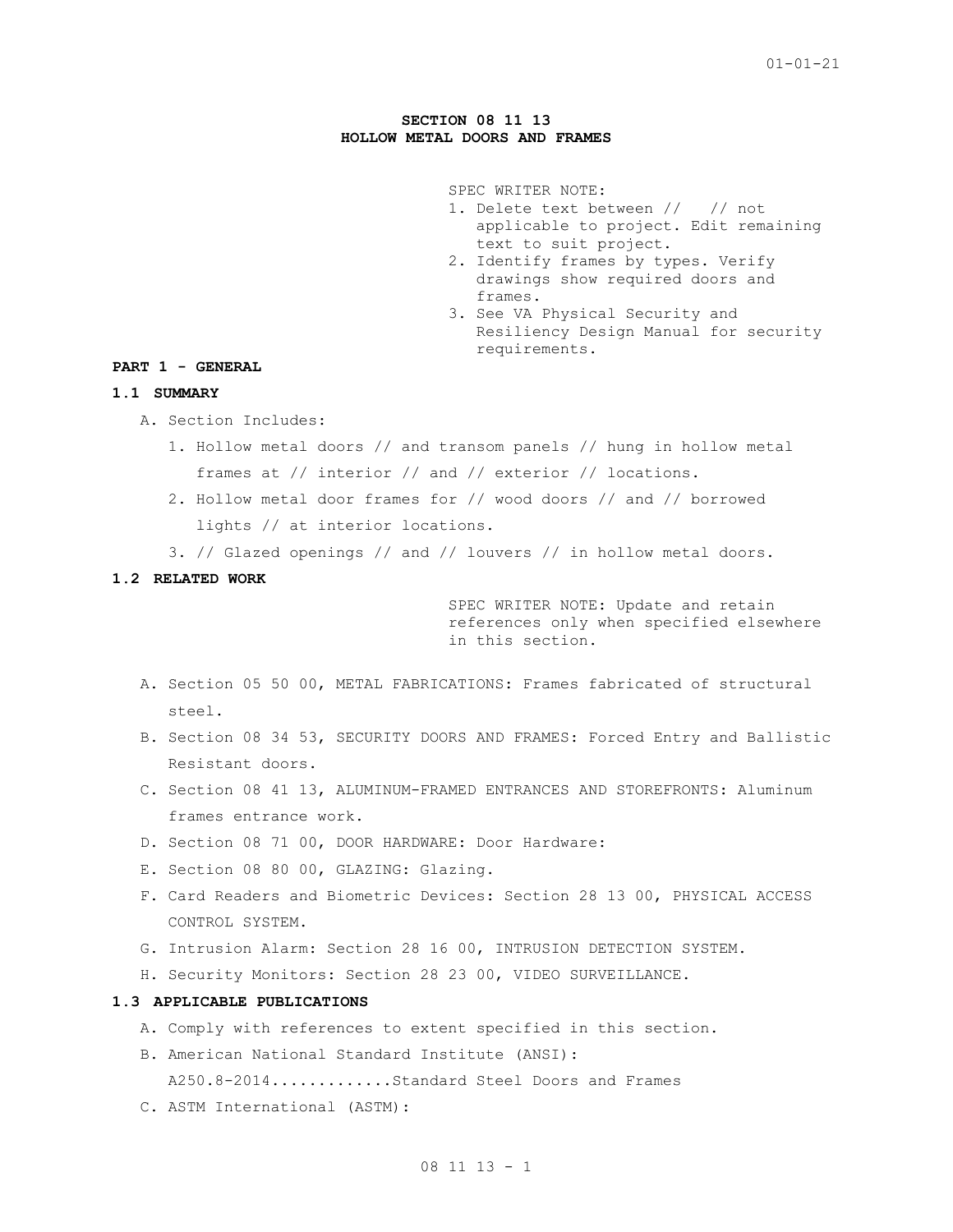| A240/A240M-15bChromium and Chromium-Nickel Stainless Steel            |
|-----------------------------------------------------------------------|
| Plate, Sheet, and Strip for Pressure Vessels                          |
| and for General Applications                                          |
| A653/A653M-15Steel Sheet, Zinc-Coated (Galvanized) or                 |
| Zinc-Iron Alloy-Coated (Galvannealed) by the                          |
| Hot-Dip                                                               |
| A1008/A1008M-15Steel, Sheet, Cold-Rolled, Carbon, Structural,         |
| High Strength Low Alloy and High Strength Low                         |
| Alloy with Improved Formability, Solution                             |
| Hardened, and Bake Hardenable                                         |
| B209-14Aluminum and Aluminum-Alloy Sheet and Plate                    |
| B209M-14Aluminum and Aluminum-Alloy Sheet and Plate                   |
| (Metric)                                                              |
| B221-14Aluminum and Aluminum-Alloy Extruded Bars,                     |
| Rods, Wire, Profiles, and Tubes                                       |
| B221M-13Aluminum and Aluminum-Alloy Extruded Bars,                    |
| Rods, Wire, Profiles, and Tubes (Metric)                              |
| D3656/D3656M-13Insect Screening and Louver Cloth Woven from           |
| Vinyl Coated Glass Yarns                                              |
| E90-09Laboratory Measurement of Airborne Sound                        |
| Transmission Loss of Building Partitions and                          |
| Elements                                                              |
| D. Federal Specifications (Fed. Spec.):                               |
| L-S-125BScreening, Insect, Nonmetallic                                |
| E. Master Painters Institute (MPI):                                   |
| No. 18Primer, Zinc Rich, Organic                                      |
| F. National Association of Architectural Metal Manufacturers (NAAMM): |
| AMP 500-06Metal Finishes Manual                                       |
| G. National Fire Protection Association (NFPA):                       |
| 80-16Fire Doors and Other Opening Protectives                         |
| H. UL LLC (UL):                                                       |
| 10C-09Positive Pressure Fire Tests of Door Assemblies                 |
| 1784-15Air Leakage Tests of Door Assemblies and Other                 |
| Opening Protectives                                                   |
| I. Department of Veterans Affairs                                     |
| VA Physical Security and Resiliency Design Manual October 1, 2020     |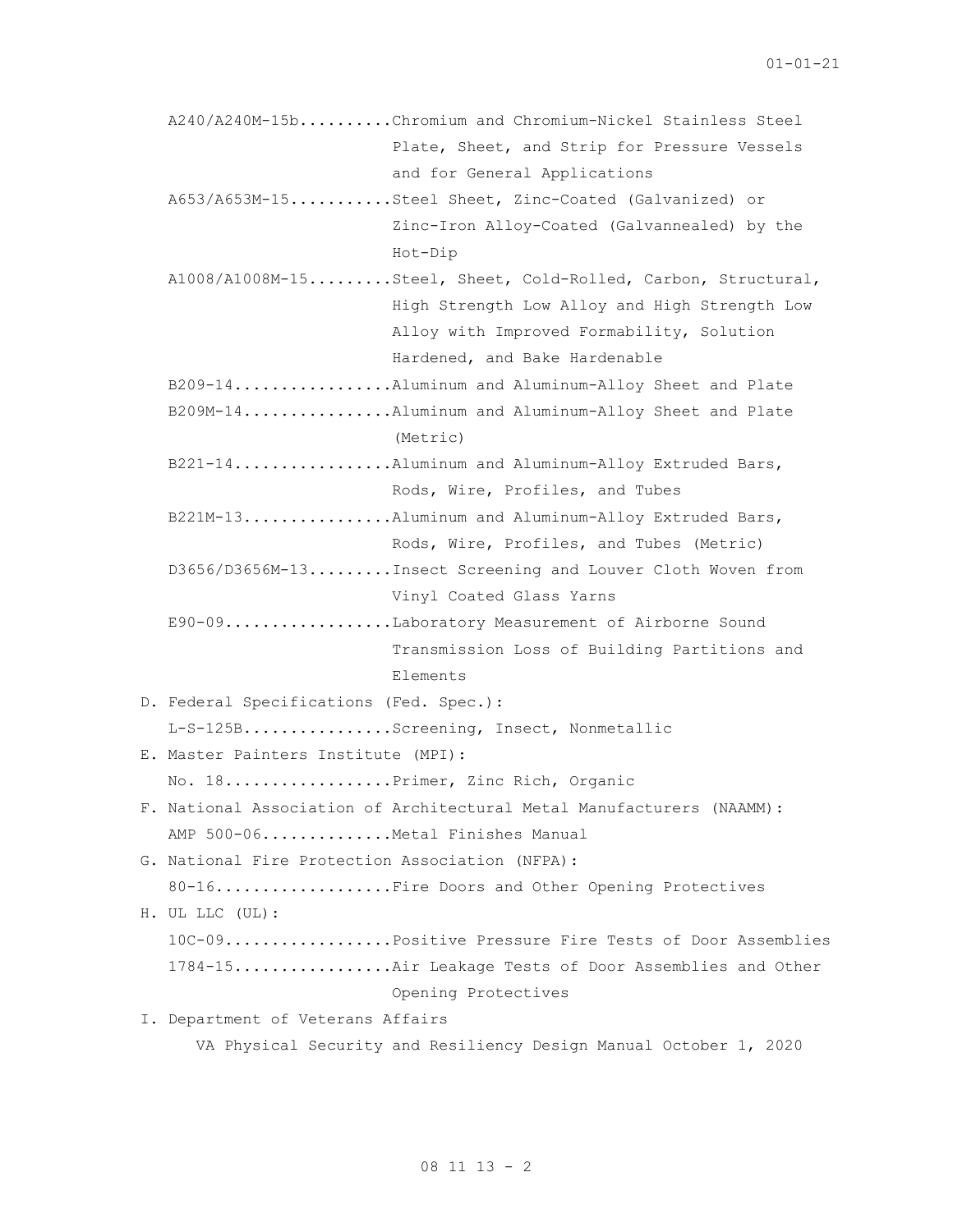### **1.4 SUBMITTALS**

- A. Submittal Procedures: Section 01 33 23, SHOP DRAWINGS, PRODUCT DATA, AND SAMPLES.
- B. Submittal Drawings:
	- 1. Show size, configuration, and fabrication and installation details.
- C. Manufacturer's Literature and Data:
	- 1. Description of each product.
	- 2. Include schedule showing each door and frame requirements // fire label // and smoke control label // for openings.
	- 3. Installation instructions.
- D. Sustainable Construction Submittals:

SPEC WRITER NOTE: Retain sustainable construction submittals appropriate to product.

- 1. Recycled Content: Identify post-consumer and pre-consumer recycled content percentage by weight.
- E. Test reports: Certify // each product complies // products comply // with specifications.
	- 1. Sound rated door.
- F. Qualifications: Substantiate qualifications comply with specifications. 1. Manufacturer // with project experience list //.
- G. Blast Design Calculations.
	- 1. Submit calculations for review and approval prepared by qualified blast consultant, with a minimum of 5 years of experience in design of blast resistant window systems, verifying door assembly including anchors comply with specified blast resistance performance. The magnitudes of the design threats W1, W2 and GP1, GP2 are defined in the Physical Security and Resiliency Design Standards Data Definitions which is a document separate from the referenced VA Security and Resiliency Design Manual. The Physical Security and Resiliency Design Standards Data Definitions are provided on a need to know basis by the structural blast specialist performing the blast design on VA projects. It is the responsibility of the delegated engineer responsible for the design of blast resistant doors to request and obtain the Physical Security and Resiliency Design Data Standard Data Definitions from the VA Office of Construction and Facilities Management (CFM). Any associated delays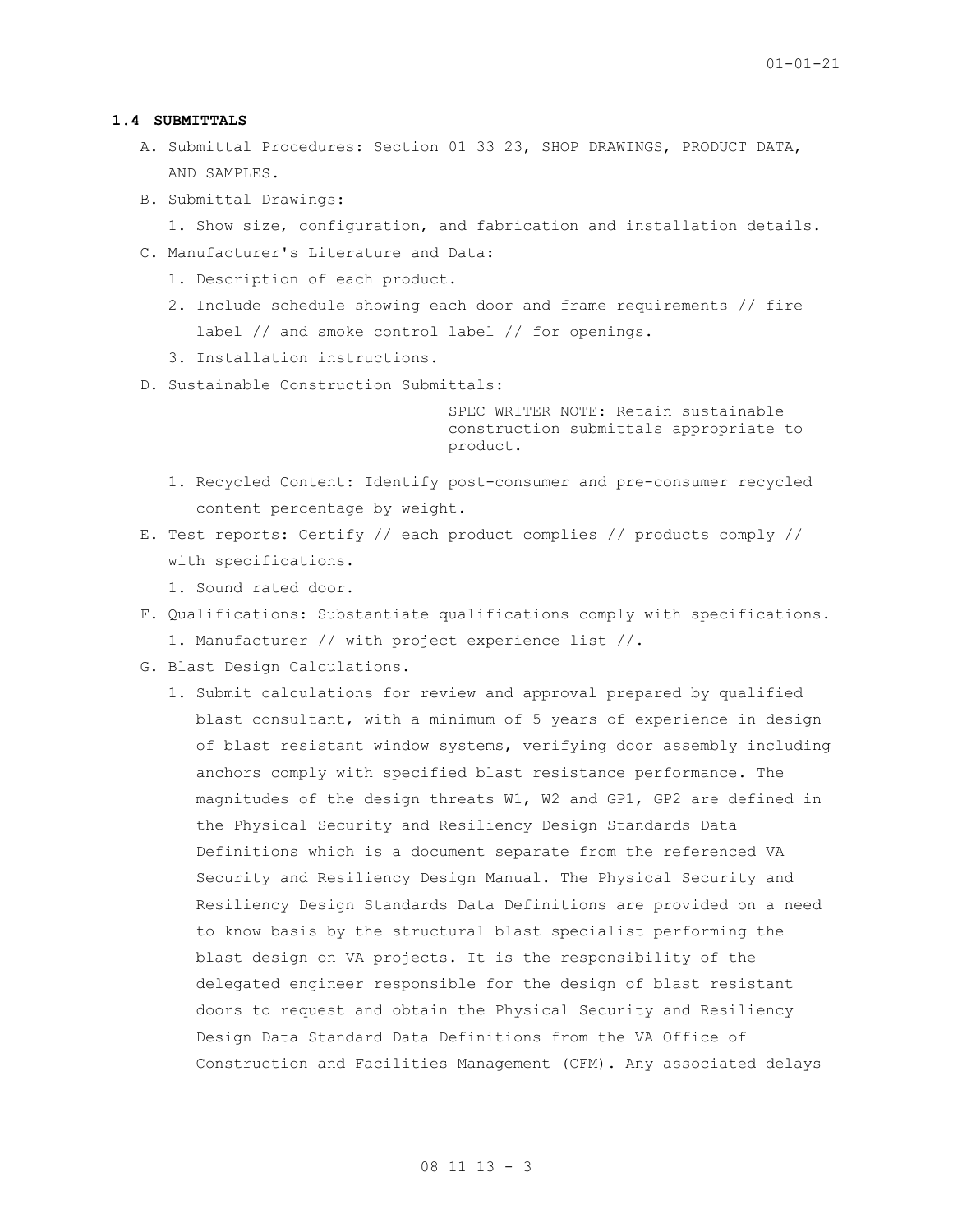or increased costs due to failure to obtain this information will be borne by the contractor.

### **1.5 QUALITY ASSURANCE**

- A. Manufacturer Qualifications:
	- 1. Regularly manufactures specified products.
	- 2. Manufactured specified products with satisfactory service on five similar installations for minimum five years.
		- a. // Project Experience List: Provide contact names and addresses for completed projects. //

## **1.6 DELIVERY**

- A. Fasten temporary steel spreaders across the bottom of each door frame before shipment.
- B. Deliver products in manufacturer's original sealed packaging.
- C. Mark packaging, legibly. Indicate manufacturer's name or brand, type, production run number, and manufacture date.
- D. Before installation, return or dispose of products within distorted, damaged, or opened packaging.

## **1.7 STORAGE AND HANDLING**

- A. Store products indoors in dry, weathertight // conditioned // facility.
- B. Protect products from damage during handling and construction operations.

### **1.8 WARRANTY**

SPEC WRITER NOTE: Always retain construction warranty. FAR includes Contractor's one year labor and material warranty.

A. Construction Warranty: FAR clause 52.246-21, "Warranty of Construction."

### **PART 2 - PRODUCTS**

#### **2.1 SYSTEM PERFORMANCE**

- A. Design hollow metal doors and frames complying with specified performance:
	- 1. Fire Doors and Frames: UL 10C; NFPA 80 labeled.
		- a. Fire Ratings: See drawings.

SPEC WRITER NOTE: Include temperature rise rating for stair doors when building is not fully protected by sprinklers.

2. Stair Doors: Temperature rise rated fire doors.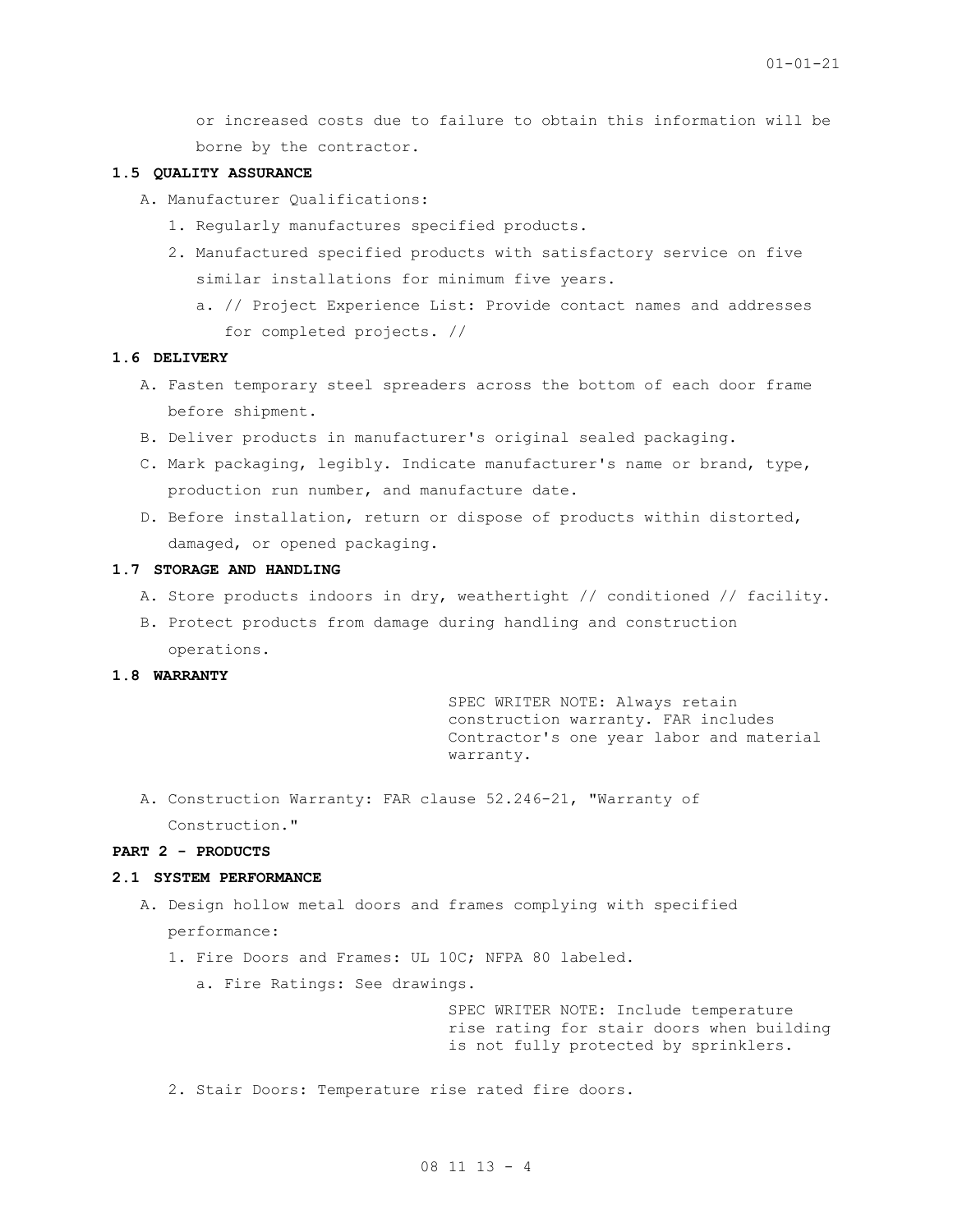- 3. Smoke Control Doors and Frames: UL 1784; NFPA 80 labeled, maximum 0.15424 cubic meter/second/square meter (3.0 cubic feet/minute/square foot) at 24.9 Pa (0.10 inches water gauge) pressure differential.
- 4. Sound Rated Doors and Frames: Minimum // 45 // sound transmission class (STC) when tested according to ASTM E90.

SPEC WRITER NOTE: Insert required U-value or R-value thermal performance for exterior doors.

- 5. Thermal Transmittance: //  $\qquad$  // U-value (//  $\qquad$  // U-value), maximum // at exterior doors //.
- 6. Thermal Resistance: //  $\qquad$  // R-value (//  $\qquad$  // R-value), minimum // at exterior doors //.
- 7. Blast Resistant Doors: Door, Frame and Anchorage:
	- a. Standoff Distance: //25 feet (Life Safety Protected)// or //50 feet (Mission Critical Protected)//
	- b. Design Threat //W1 at the standoff distance not to exceed pressure and impulse associated with GP1 threat for Life Safety Protected buildings// // W1 at the standoff distance not to exceed pressure and impulse associated with GP2 threat for Mission Critical Protected buildings.//
	- c. Frame Rotation not to exceed //L/20 (Life Safety Protected)// //L/40 (Mission Critical Protected)// while experiencing design level pressure and impulse.
	- d. Glazing: Glazing shall meet the blast requirements shown in Specification 08 80 00.
	- e. Minimum gauge of metal used on blast resistant doors shall be 14 gauge.

# **2.2 MATERIALS**

- A. Stainless Steel: ASTM A240/A240M; // Type 304 // Type 316 //.
- B. Sheet Steel: ASTM A1008/A1008M, cold-rolled.

SPEC WRITER NOTE: ZF120 (A40) coating is industry standard. ZF180, Z180 and Z275 (A60, G60, and G90) coatings are available for wet areas and exterior applications for increased corrosion resistance.

- C. Galvanized Sheet Steel: ASTM A653.
- D. Insect Screening: ASTM D3656/D3656M, 18 by 18 aluminum wire mesh.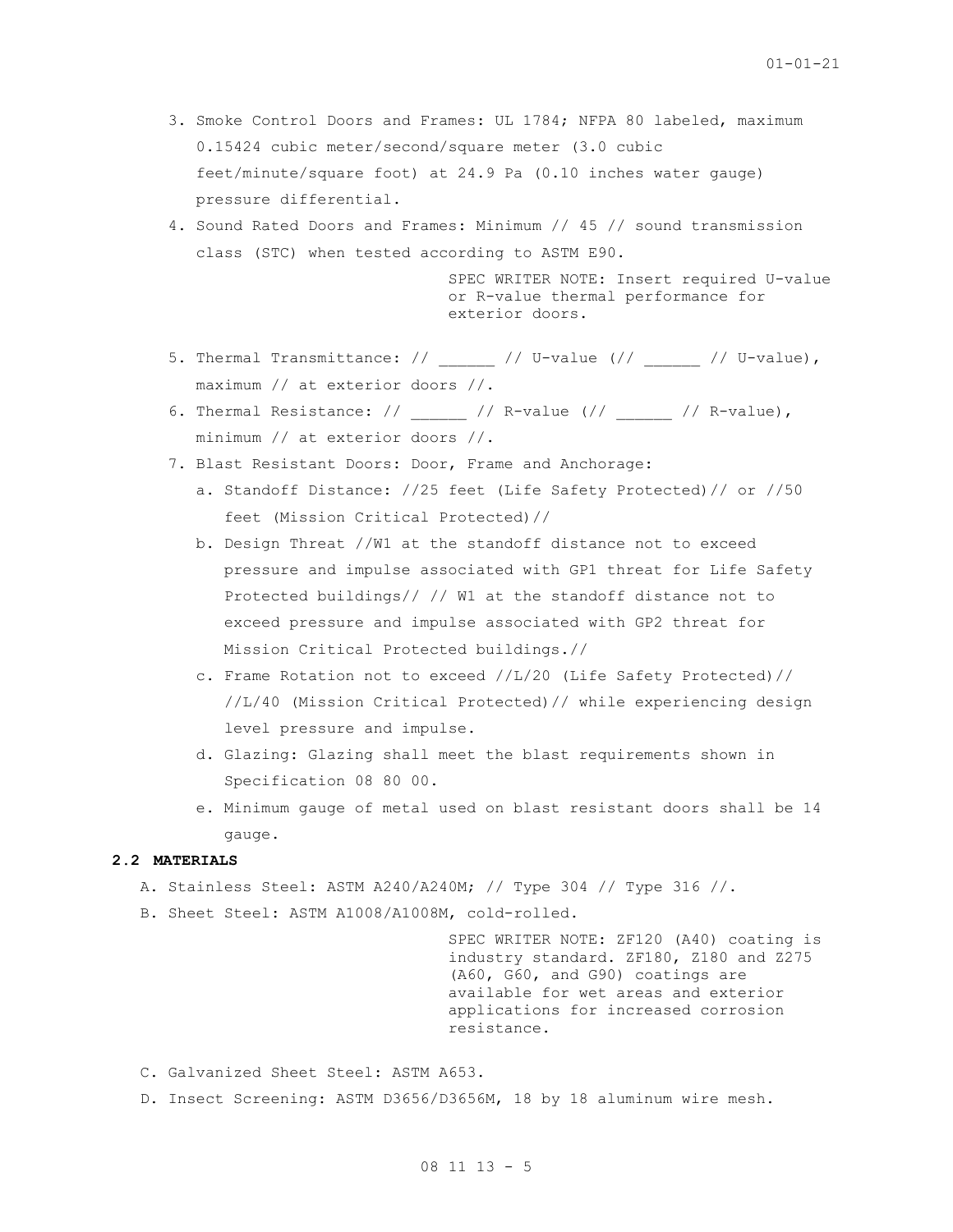- E. Aluminum Sheet: ASTM B209M (ASTM B209).
- F. Aluminum Extrusions: ASTM B221M (ASTM B221).

### **2.3 PRODUCTS - GENERAL**

- A. Basis of Design: Section 09 06 00, SCHEDULE FOR FINISHES.
- B. Provide hollow metal doors and frames from one manufacturer.
- C. Sustainable Construction Requirements:

SPEC WRITER NOTE:

- 1. Specify products containing greatest recycled content practicable to maximize material recovery. See EPA [Comprehensive Procurement](file://///server12/njserver/Common%20Files/_Projects/16022%20NIBS%20VA%20Master%20Specifications%2016.07.01/16022%20Spec%20in%20Progress/www3.epa.gov/epawaste/conserve/tools/cpg/products/construction.htm)  [Guidelines \(CPG\)](file://///server12/njserver/Common%20Files/_Projects/16022%20NIBS%20VA%20Master%20Specifications%2016.07.01/16022%20Spec%20in%20Progress/www3.epa.gov/epawaste/conserve/tools/cpg/products/construction.htm) for guidance about individual products and available recycled content. Section 01 81 13 sets overall project recycled content requirements.
- 2. Steel recycled content depends upon furnace type. AISC reports industry wide 32 percent for basic oxygen furnace and 93 percent for electric arc furnace.
- 1. Steel Recycled Content: 30 percent total recycled content, minimum.

SPEC WRITER NOTE: Specialty Steel Industry of North America (SSINA) reports average 75 - 85 percent recycled content for stainless steel.

2. Stainless Steel Recycled Content: 70 percent total recycled content, minimum.

> SPEC WRITER NOTE: Aluminum Association (AA) reports 2008 industry average 85 percent recycled content for aluminum in building construction industry. Retain 50 percent when specifying anodized aluminum.

3. Aluminum Recycled Content: // 80 // 50 // percent total recycled content, minimum.

#### **2.4 HOLLOW METAL DOORS**

SPEC WRITER NOTE: When door sizes and designs are identical, specify sizes and designs here. Ensure same information is not shown on drawings.

A. Hollow Metal Doors: ANSI A250.8; 44 mm (1-3/4 inches) thick. // See drawings for sizes and designs. //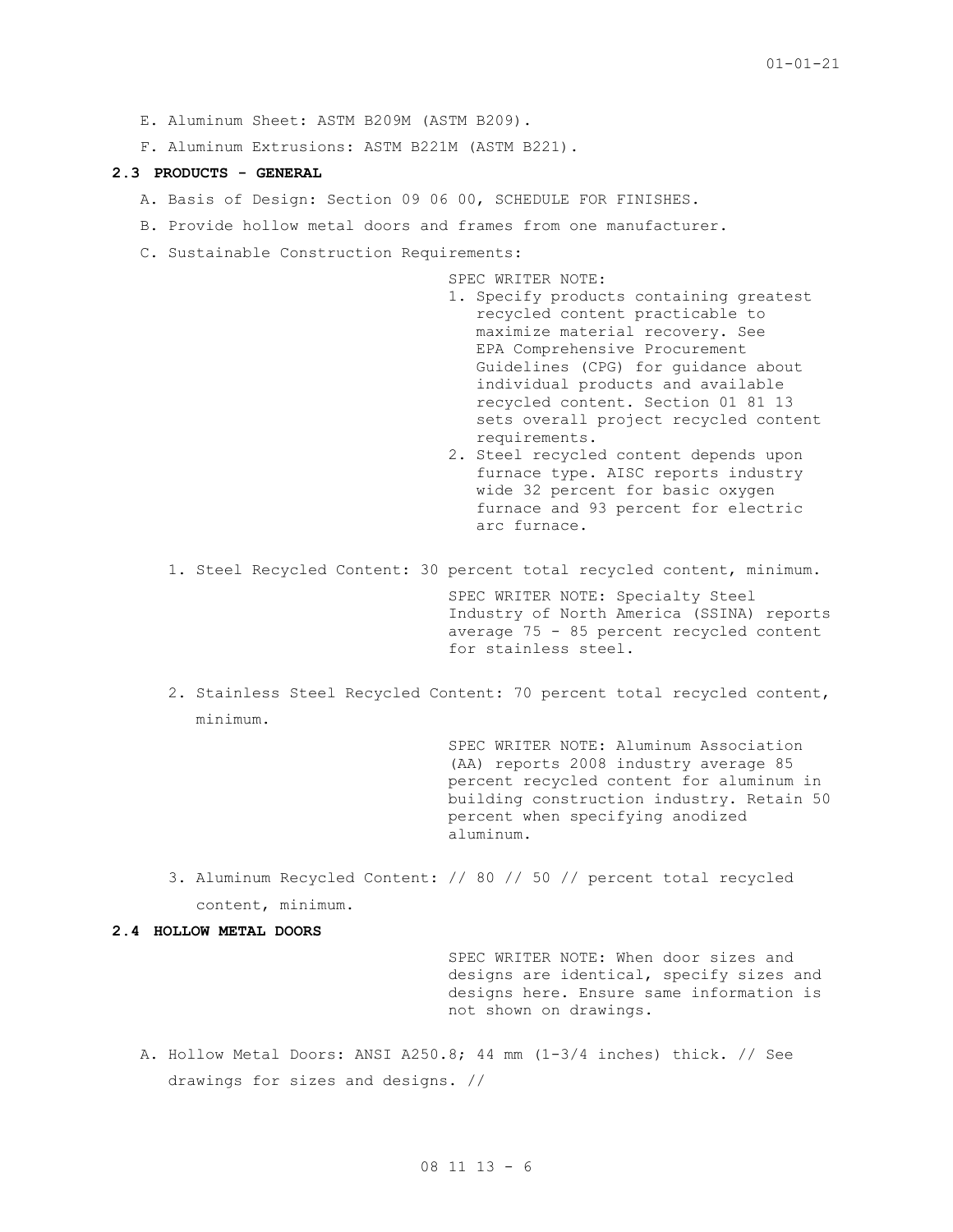SPEC WRITER NOTE: Level 1 is lightest duty door and Level 4 heaviest duty. When specifying more than one Level for interior and exterior applications identify where each Level is used. Level 1 and 2 are not allowed for stair, detention, and security doors.

1. Interior Doors: Level 1 and Physical Performance Level C, standard duty; Model 2, seamless // at // [/ locations //.

2. Interior Doors: Level 2 and Physical Performance Level B, heavy duty; Model 2, seamless // at //  $\frac{1}{2}$  // locations //.

> SPEC WRITER NOTE: Use Level 3 doors except for forced entry and ballistic resistant applications. Use Section 08 34 53, SECURITY DOORS AND FRAMES for forced entry and ballistic resistance.

- 3. Interior Doors: Level 3 and Physical Performance Level A, extra-heavy duty; Model 2, seamless // at // stairs, // detention, // and // security, // locations.
- 4. Exterior Doors: Level 3 and Physical Performance Level A, extra-heavy duty; Model 2, seamless // at // \_\_\_\_\_\_ // locations //.
- 5. Exterior Doors: Level 4 and Physical Performance Level A, maximum heavy duty; Model 2, seamless // at // \_\_\_\_\_ // locations //.

SPEC WRITER NOTE: Select face material for each application. Z120 or ZF120 (G40 or A40) galvanized coating is standard. Other coatings provide greater corrosion resistance.

B. Door Faces:

- 1. Interior Doors: // Stainless steel // Sheet steel // Galvanized sheet steel minimum // Z120 or ZF120 (G40 or A40) // Z180 or ZF180 (G60 or A60) // Z275 (G90) // coating //.
- 2. Exterior Doors: // Stainless steel // Galvanized sheet steel minimum // Z120 or ZF120 (G40 or A40) // Z180 or ZF180 (G60 or A60) // Z275 (G90) // coating //.

C. Door Cores:

SPEC WRITER NOTE: Welds attaching vertical steel stiffeners to door faces may show through paint finishes.

1. Interior Doors: // Kraft paper honeycomb // or // vertical steel stiffeners //.

08 11 13 - 7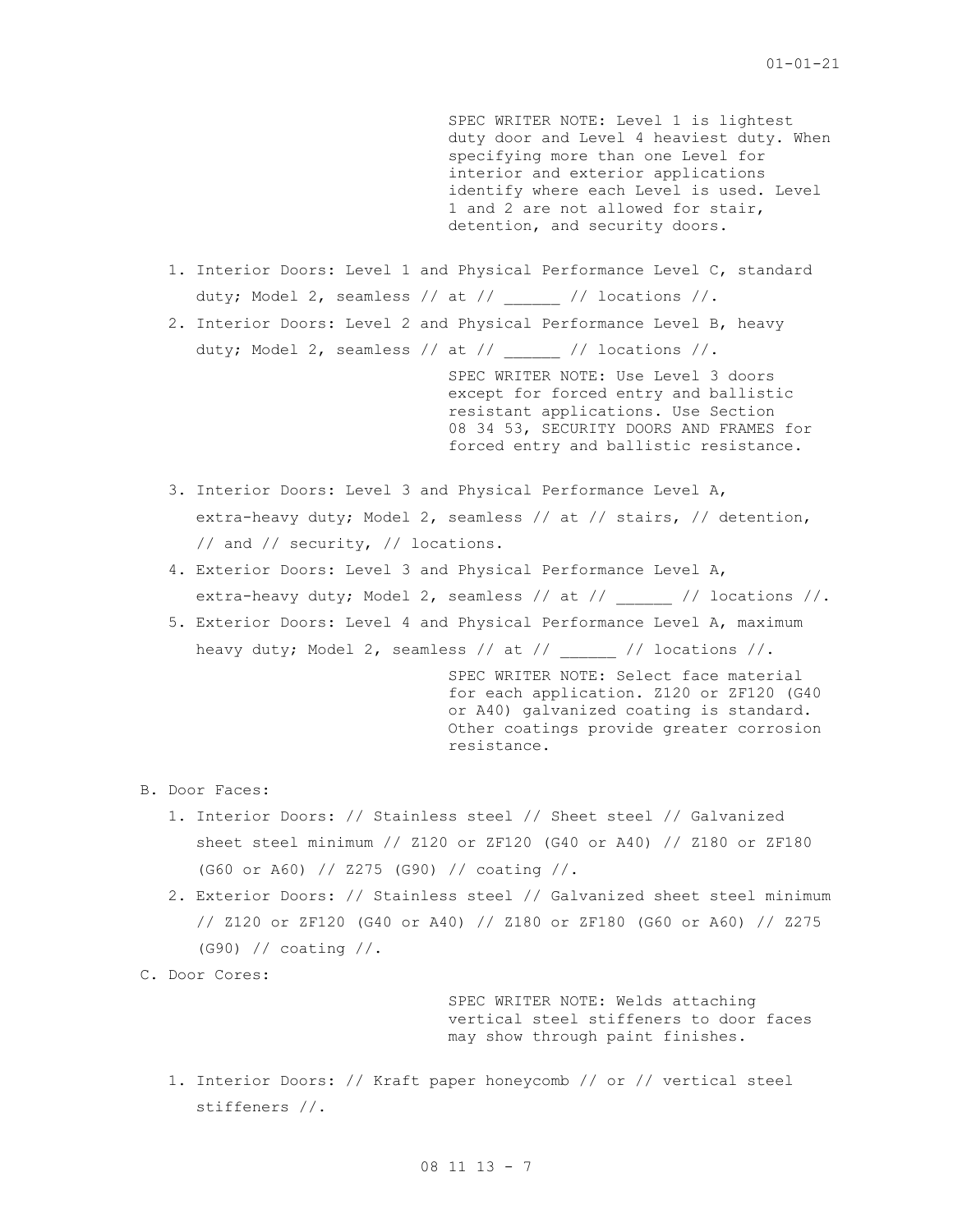SPEC WRITER NOTE: Polyurethane insulation provides greater thermal resistance, but may not be available from all manufacturers. Consider allowing both core materials.

- 2. Exterior Doors: // Polystyrene // or // polyurethane //.
- 3. Fire Doors: Manufacturer's standard complying with specified fire rating performance.

SPEC WRITER NOTE: Verify all head, jamb and sill profiles are detailed and special conditions are detailed for all frames or specified.

## **2.5 HOLLOW METAL FRAMES**

SPEC WRITER NOTE: Frames are available as face welded and full profile welded. Full profile welded completely seals joints between head and jambs, but does not significantly improve frame strength.

- A. Hollow Metal Frames: ANSI A250.8; // Knock-down // face welded //.
	- // See drawings for sizes and designs. //
	- 1. Interior Frames:
		- a. Level 1 Hollow Metal Doors: 1.0 mm (0.042 inch) thick.
		- b. // Level 2 // and // Level 3 // Hollow Metal Doors: 1.3 mm (0.053 inch) thick.
		- c. Level 1 Hollow Metal Doors: 1.0 mm (0.042 inch) thick.
		- d. Wood Doors // and Borrowed Lights //: // 1.0 mm  $(0.042 \text{ inch})$  // 1.3 mm (0.053 inch) // thick.
	- 2. Interior Borrowed Light Frames: 1.3 mm (0.051 inch) thick.

SPEC WRITER NOTE: See VA Standard Detail 081113-3.DWG.

- 3. Interior Frames for Lead Lined Doors:
	- a. Openings with Structural Steel Subframe: 1.3 mm (0.053 inch) thick.
	- b. Lead Lining: See Section 13 49 00, RADIATION PROTECTION. SPEC WRITER NOTE: Ensure detention doors and frames are shown on drawings.
	- c. Interior Automatic Operator Door Frames: 1.7 mm (0.067 inch) thick.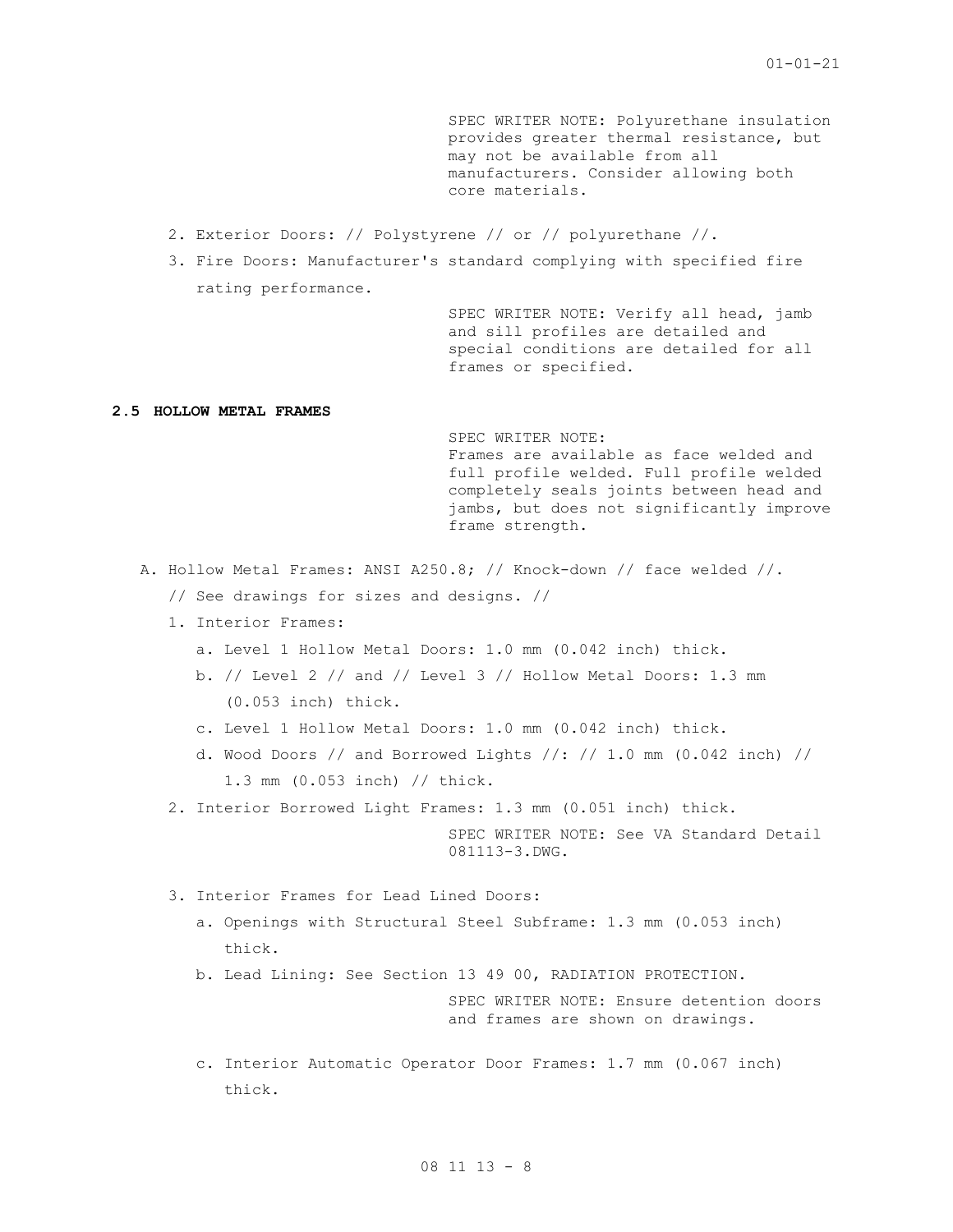- d. Interior Detention Door Frames: Minimum 2 mm (0.093 inch) thick.
- e. Exterior Frames:
	- 1) Level 3Hollow Metal Doors: 1.3 mm (0.053 inch) thick.
	- 2) Level 4 Hollow Metal Doors: 1.7 mm (0.067 inch) thick.
- B. Frame Materials:
	- 1. Interior Frames: // Stainless steel // Sheet steel // Galvanized sheet steel minimum // Z120 or ZF120 (G40 or A40) // Z180 or ZF180 (G60 or A60) // Z275 (G90) // coating //.
	- 2. Exterior Frames: // Stainless steel // Galvanized sheet steel minimum // Z120 or ZF120 (G40 or A40) // Z180 or ZF180 (G60 or A60) // Z275 (G90) // coating //.

## **2.6 LOUVERS**

SPEC WRITER NOTE: Ensure door schedule shows louver styles.

- A. If louvers are provided in blast resistant doors both the louver and the door must meet the blast resistance requirements noted in this specification.
- B. Louver Style: // Sight-proof // lightproof // permitting free ventilation.
	- 1. Provide insect screen and wire guards at exterior doors.
- C. Louver Construction: Sheet metal matching door faces.
	- 1. Interior Door Louvers: 0.8 mm (0.032 inch) thick.
	- 2. Exterior Door Louvers: 1.3 mm (0.053 inch) inch thick.
- D. Screen Frames: Extruded or tubular aluminum.
	- 1. Wire Guard Fabric: //  $\qquad$  // mm (//  $\qquad$  // inch) diameter aluminum wire, spaced  $//$  \_\_\_\_\_ // mm  $//$  \_\_\_\_ // inch) on center both directions.

SPEC WRITER NOTE: Add panel door types as designated.

### **2.7 FABRICATION**

- A. Hardware Preparation: ANSI A250.8; for hardware specified in Section 08 71 00, DOOR HARDWARE.
- B. Hollow Metal Door Fabrication:
	- 1. Close top edge of exterior doors flush and seal to prevent water intrusion.
	- 2. Fill spaces between vertical steel stiffeners with insulation.
- C. Fire // and Smoke Control // Doors:
	- 1. Close top and vertical edges flush.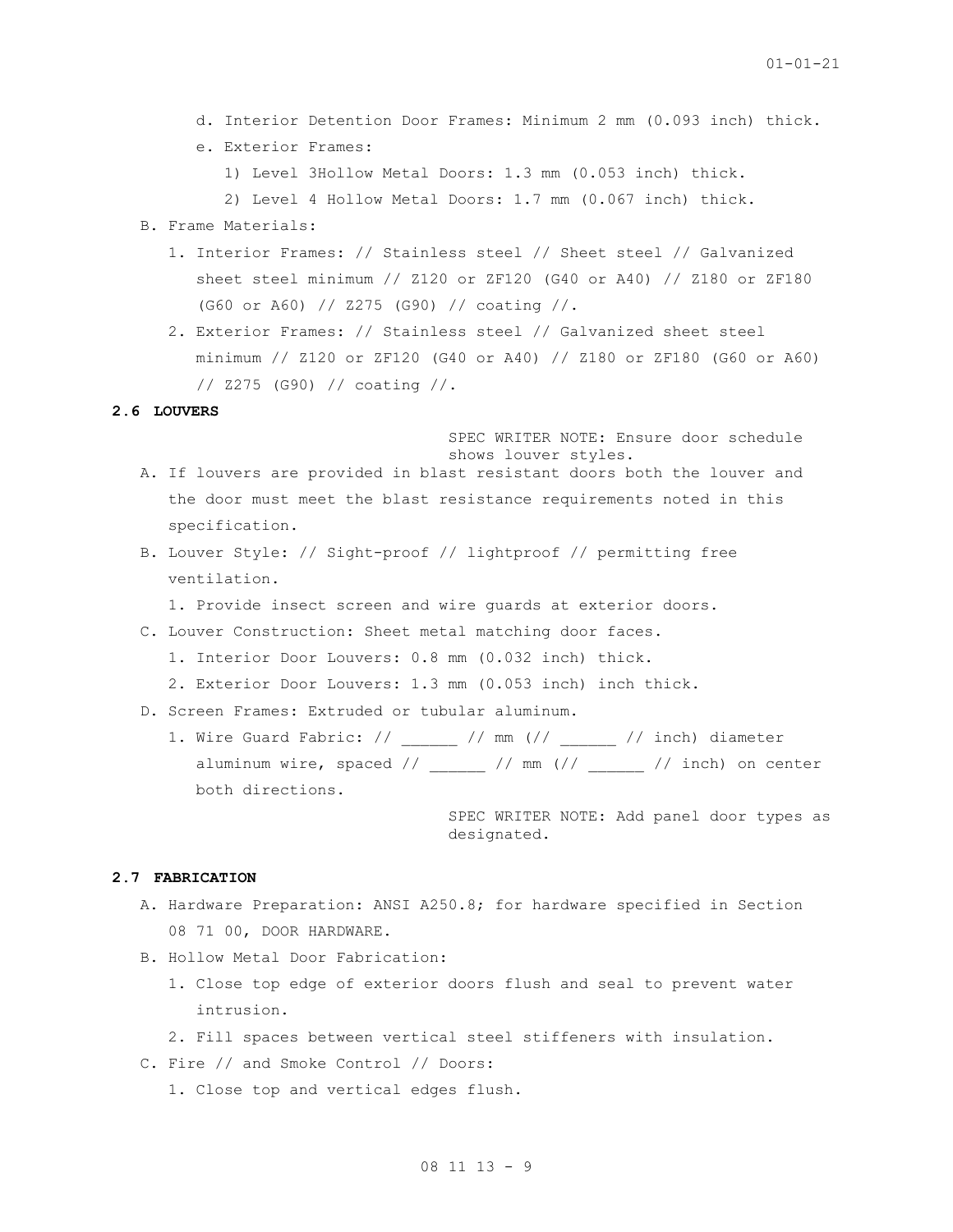- 2. Apply steel astragal to active leaf at pair and double egress doors. a. Exception: Where vertical rod exit devices are specified for both leaves swinging in same direction.
- 3. Fire // and Smoke Control // Door Clearances: NFPA 80.
- D. Custom Metal Hollow Doors:
	- 1. Provide custom hollow metal doors where nonstandard steel doors are shown on drawings.
		- a. Provide door sizes, design, materials, construction, gauges, and finish as specified for standard steel doors.
- E. Dutch Doors:
	- 1. Construct as two independent door leaves.
	- 2. Fabricate shelves from minimum 1.3 mm (0.053 inch) thick // steel // galvanized steel // stainless steel //.
		- a. Size: See drawings.
	- 3. Fabricate brackets from same metal as shelves.
	- 4. Weld, bolt, or screw-attach shelves and brackets to door.

SPEC WRITER NOTE:

- 1. Delete following paragraph if all sound rated doors are wood, or have sound rating less than STC 45. 2. Coordinate automatic door bottom seals
- and applied gaskets specified in Section 087100, DOOR HARDWARE for sealed against flanking sound rather than STC rated.
- F. Sound Rated Doors:
	- 1. Seals: Integral spring type automatic door bottom seal.
	- 2. Fabricate vision panel cutouts and frames to receive double glazing as shown on drawings.

SPEC WRITER NOTE: Type 22 doors, specified below are special doors for use to Security Bedrooms except where fire doors are required.

G. Detention Doors:

- 1. Vision panels:
	- a. Weld 3 mm (1/8 inch) thick steel channel reinforcements around cut-outs in doors to accommodate vision lights.
	- b. Fabricate glazing stops on room side of doors, of 3 mm (1/8 inch) thick steel sheets mitered and welded at corners, and continuously welded both sides into doors.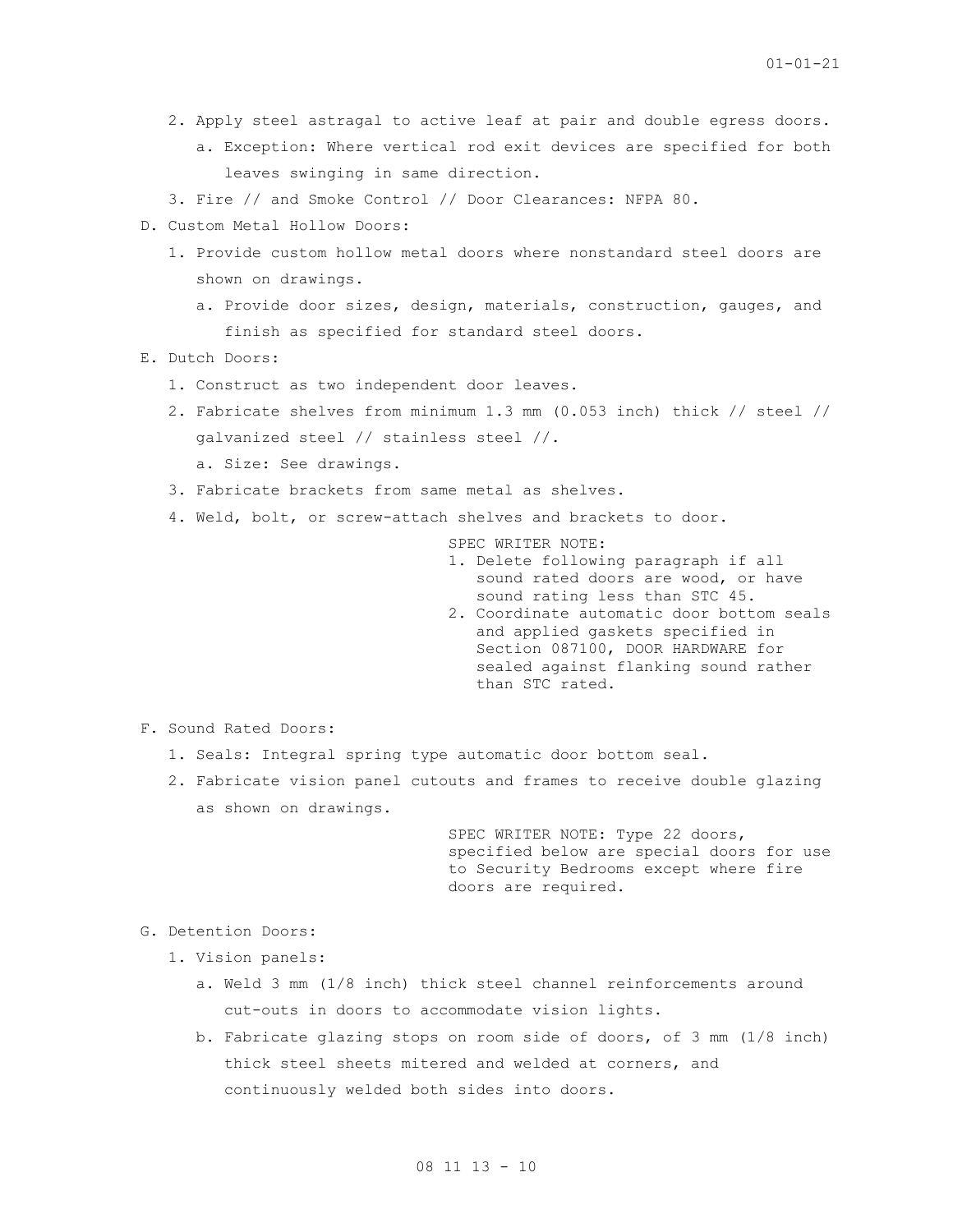c. Fabricate glazing bead for corridor side of doors of 9 mm (3/8 inch) by 19 mm (3/4 inch) steel bar, miter and weld at the corners, and fasten to doors with 6 mm (1/4 inch) countersunk screws near corners and centers of both sides of opening. 1) Back-up screw holes with 3 mm (1/8 inch) thick reinforcements or weld nuts to back of frames to receive screws.

d. Size rabbet for safety glass and glazing cushions specified.

SPEC WRITER NOTE: Verify transom details are shown on drawings.

- H. Transom Panel Fabrication:
	- 1. Fabricate panels as specified for doors.
	- 2. Fabricate bottom edge with rabbet stop where no transom bar occurs.
- I. Hollow Metal Frame Fabrication:
	- 1. Fasten mortar guards to back of hardware reinforcements, except on lead-lined frames.

SPEC WRITER NOTE: Concealed door closers are generally limited to corridor doors to patient operating rooms.

2. Concealed Closers in Head Frame: Provide 1 mm (0.042 inch) thick steel removable stop sections for access to concealed face plates and control valves, except when cover plates are furnished with closer.

> SPEC WRITER NOTE: Retain terminated stops at patient areas and locations where cleaning may be critical. 150 mm (6 inch) maximum cut off is allowed for label doors.

- 3. Terminated Stops: ANSI A250.8.
- 4. Borrowed Light // and // Panel Opening // Frames:
	- a. Provide integral stop on exterior, corridor, or secure side of door.
	- b. Design rabbet width and depth to receive glazing material or panel shown on drawings.

SPEC WRITER NOTE: Two piece frames are not used except for formed openings where frame is not pre-set in concrete, masonry walls, or in existing construction, and where sill sections occur under panel or glazed areas. Verify that details do not conflict.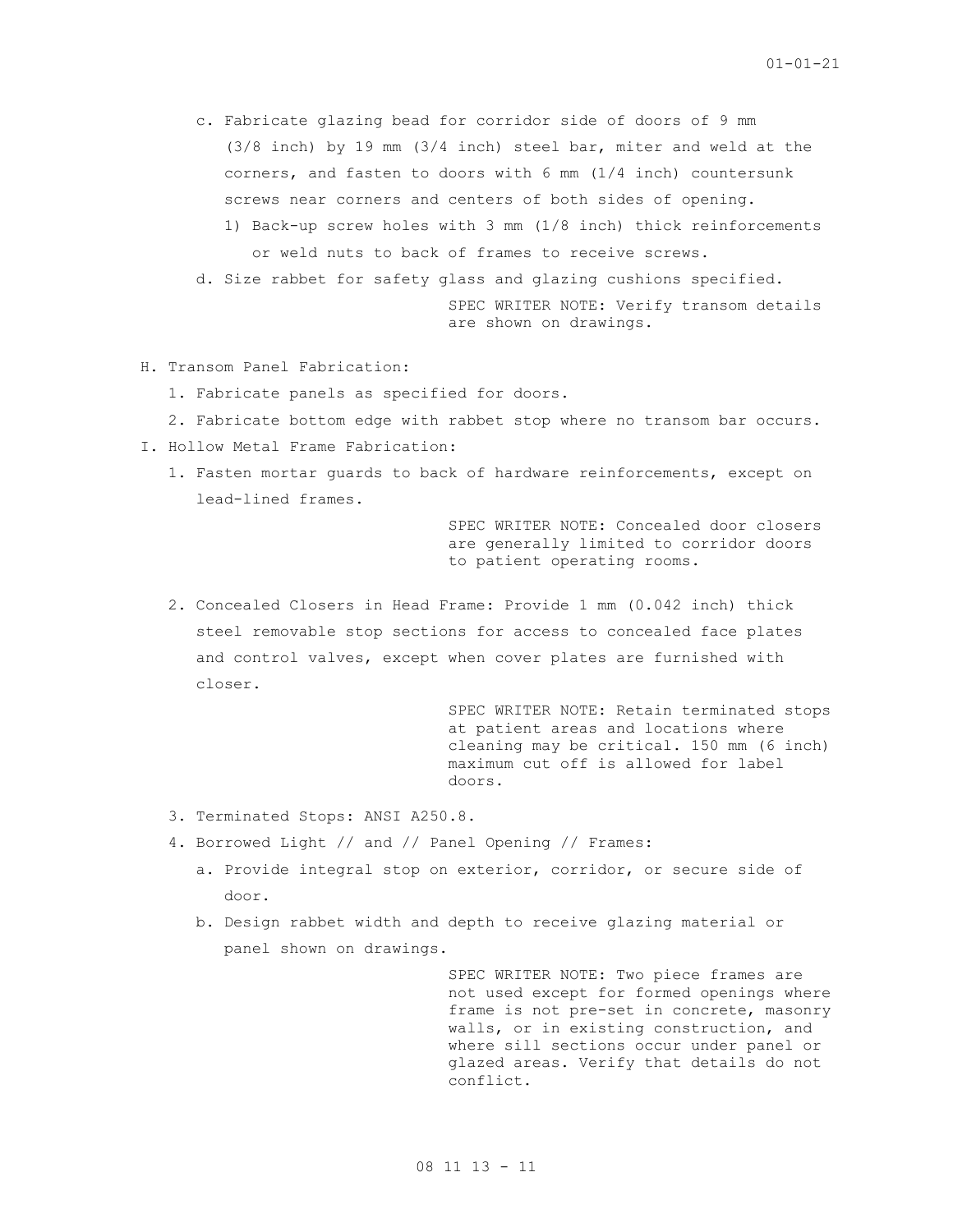- 5. Two Piece Frames:
	- a. One piece unequal leg finished rough buck sub-frames as shown, drilled for anchor bolts.
	- b. Unequal leg finished frames formed to fit subframes and secured to subframe legs with countersunk, flat head screws, spaced 300 mm (12 inches) on center at head and jambs on both sides.
	- c. Preassemble at factory for alignment.
- 6. Frame Anchors:
	- a. Floor anchors:
		- 1) Provide extension type floor anchors to compensate for depth of floor fills.
		- 2) Provide 1.3 mm (0.053 inch) thick steel clip angles welded to jamb and drilled to receive floor fasteners.
		- 3) Provide 50 mm by 50 mm by 9 mm (2 inch by 2 inch by 3/8 inch) clip angle for lead lined frames, drilled for floor fasteners.
		- 4) Provide mullion 2.3 mm (0.093 inch) thick steel channel anchors, drilled for two floor fasteners and frame anchor screws.
		- 5) Provide continuous 1 mm (0.042 inch) thick steel rough bucks drilled for floor fasteners and frame anchor screws for sill sections.

a) Space floor bolts50 mm (24 inches) on center.

- b. Jamb anchors:
	- 1) Place anchors on jambs:
		- a) Near top and bottom of each frame.
		- b) At intermediate points at maximum 600 mm (24 inches) spacing.
	- 2) Form jamb anchors from steel minimum 1 mm (0.042 inch) thick.
	- 3) Anchors set in masonry: Provide adjustable anchors designed for friction fit against frame and extended into masonry minimum 250 mm (10 inches). Provide one of following types: a) Wire Loop Type: 5 mm (3/16 inch) diameter wire.
		- b) T-Shape type.
		- c) Strap and stirrup type: Corrugated or perforated sheet steel.
	- 4) Anchors for stud partitions: Provide tabs for securing anchor to sides of studs. Provide one of the following: a) Welded type.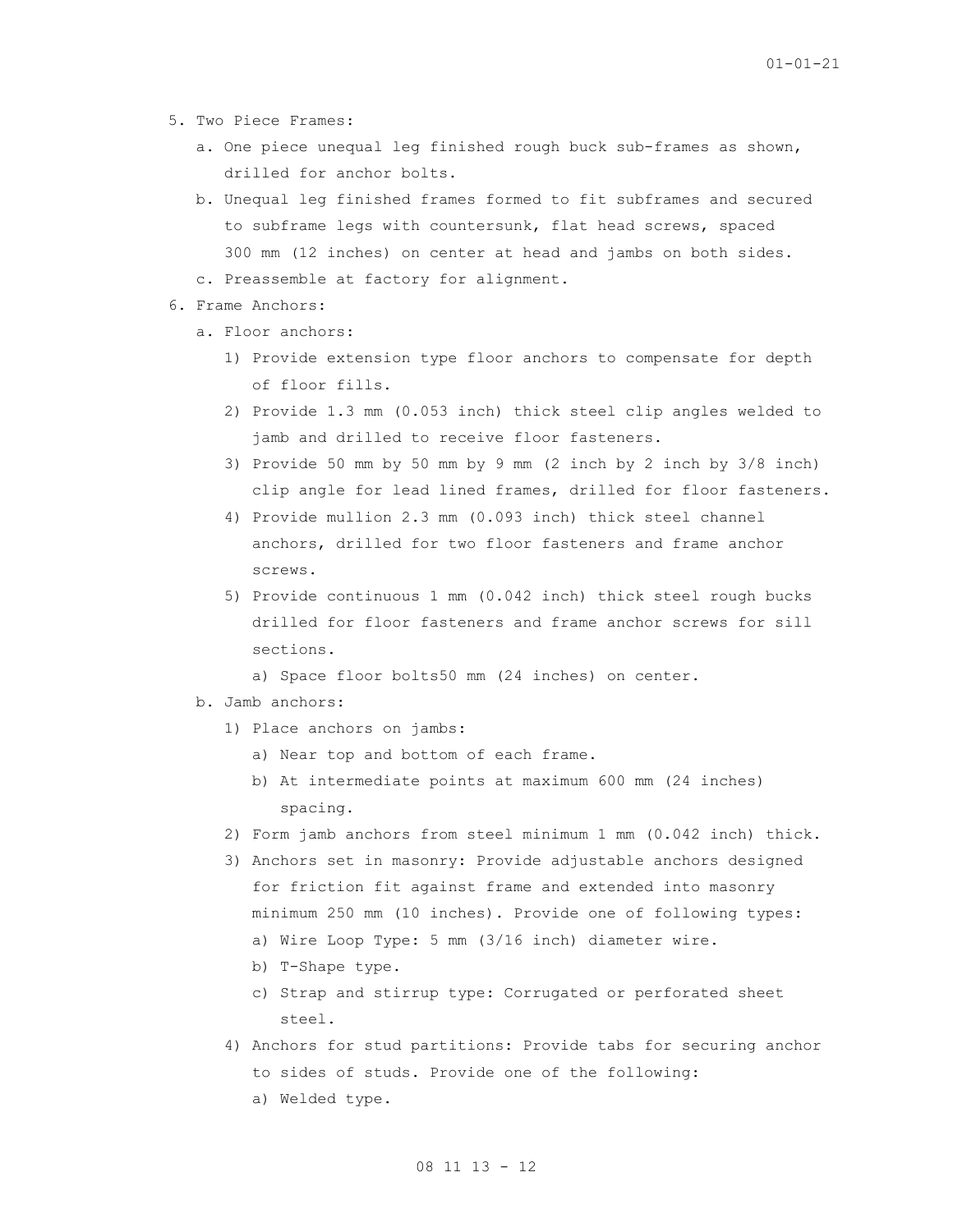- b) Lock-in snap-in type.
- 5) Anchors for frames set in prepared openings:
	- a) Steel pipe spacers 6 mm (1/4 inch) inside diameter, welded to plate reinforcing at jamb stops, or hat shaped formed strap spacers 50 mm (2 inches) wide, welded to jamb near stop.
	- b) Drill jamb stop and strap spacers for 6 mm (1/4 inch) flat head bolts to pass through frame and spacers.
	- c) Two piece frames: Subframe or rough buck drilled for 6 mm (1/4 inch) bolts.
- 6) Anchors for observation windows and other continuous frames set in stud partitions.
	- a) Weld clip anchors to sills and heads of continuous frames over 1200 mm (4 feet) long.
	- b) Space maximum 600 mm (24 inches) on centers.
- 7) Modify frame anchors to fit special frame and wall construction.
- 8) Provide special anchors where shown on drawings and where required to suit application.
- J. Sound Rated Door Frames:
	- 1. Seals: Integral continuous gaskets on frames.
- K. Louver Fabrication:
	- 1. Fabricate louvers as complete units.
	- 2. Weld stationary blades to frames.
	- 3. Factory install louvers in door cutouts, welded to door.
- L. Louver Screen Fabrication:
	- 1. Fabricate frame to hold wire fabric in channel with retaining bar anchor and to mount on surface of door with screws.
	- 2. Do not lap frame over louver opening.
	- 3. Miter frame corners and join by concealed mechanical fastenings extending about 57 mm  $(2-1/4$  inches) into ends of each member.
	- 4. Drill frame and doors for screw attachment:
	- 5. Space screws 50 mm (2 inches) from end of each leg of frame and maximum 300 mm (12 inches) on center.
	- 6. Insect Screens: Fasten insect screens to interior side of doors with retaining bar against door and not exposed to view.
	- 7. Wire Guards: Fasten wire guard to exterior side of door with retaining bar against door and not exposed to view.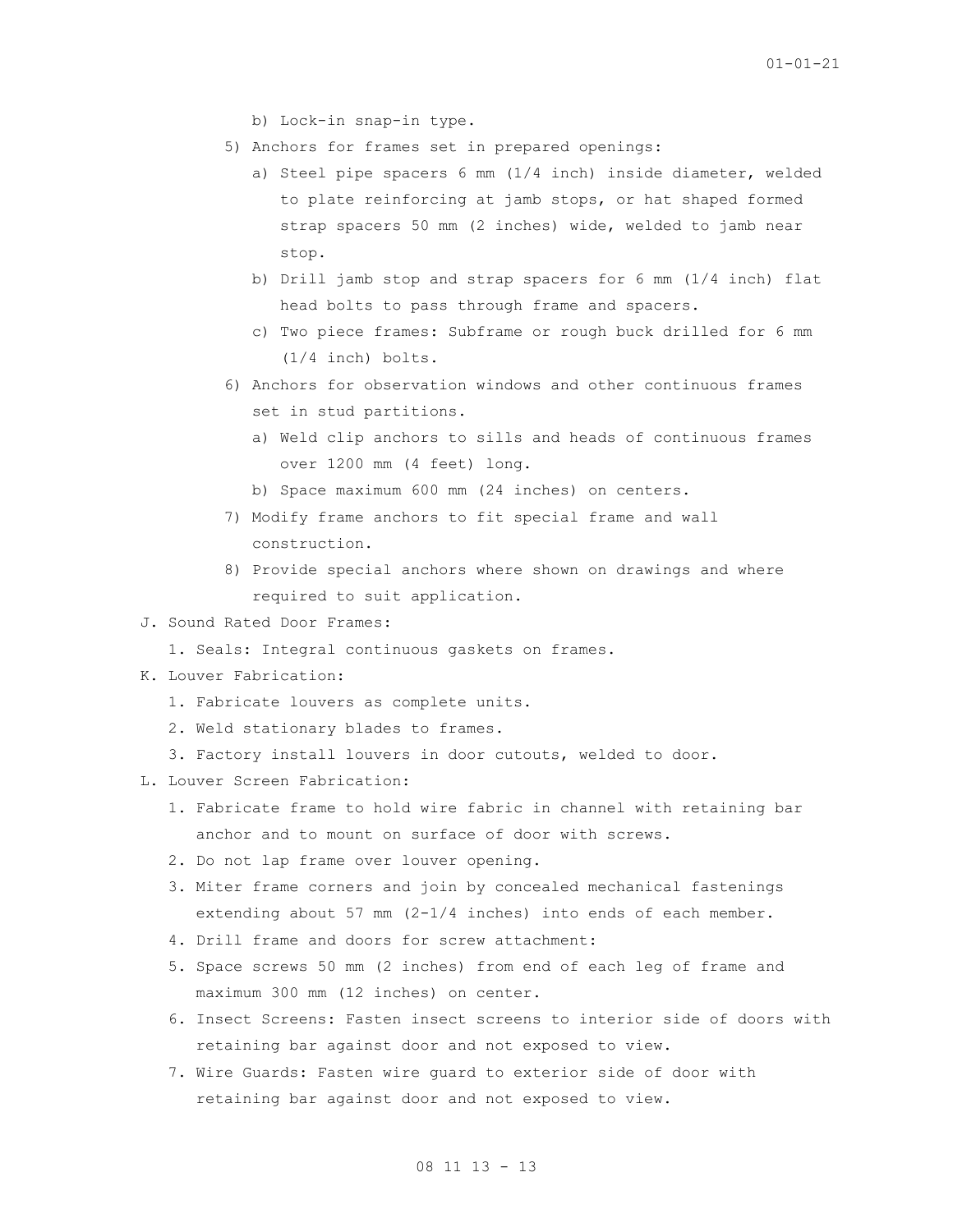## **2.8 FINISHES**

- A. // Steel // and // Galvanized Steel //: ANSI A250.8; shop primed.
- B. Stainless Steel: NAAMM AMP 500; No. 4 polished finish. 1. Blend welds to match adjacent finish.
- C. Finish exposed surfaces after fabrication.
- D. Aluminum Anodized Finish: NAAMM AMP 500.
	- 1. Clear Anodized Finish: AA-C22A41; Class I Architectural, 0.018 mm (0.7 mil) thick.
	- 2. Color Anodized Finish: AA-C22A42 or AA-C22A44; Class I Architectural, 0.018 mm (0.7 mil) thick.
	- 3. Clear Anodized Finish: AA-C22A31; Class II Architectural, 0.01 mm (0.4 mil) thick.
	- 4. Color Anodized Finish: AA-C22A32 or AA-C22A34; Class II Architectural, 0.01 mm (0.4 mil) thick.

## **2.9 ACCESSORIES**

A. Primers: ANSI A250.8.

SPEC WRITER NOTE: Retain barrier coating to separate dissimilar metals and to separate metals from cementitious materials.

- B. Barrier Coating: ASTM D1187/D1187M.
- C. Welding Materials: AWS D1.1/D1.1M, type to suit application.
- D. Clips Connecting Members and Sleeves: Match door faces.
- E. Fasteners: // Galvanized steel // stainless steel //.
	- 1. Metal Framing: Steel drill screws.
	- 2. Masonry and Concrete: Expansion bolts // and power actuated drive pins //.
- F. Anchors: // Galvanized steel // stainless steel //.
- G. Galvanizing Repair Paint: MPI No. 18.
- H. Insulation: Unfaced mineral wool.

# **PART 3 - EXECUTION**

### **3.1 PREPARATION**

- A. Examine and verify substrate suitability for product installation.
- B. Protect existing construction and completed work from damage.
- C. Apply barrier coating to metal surfaces in contact with cementitious materials to minimum 0.7 mm (30 mils) dry film thickness.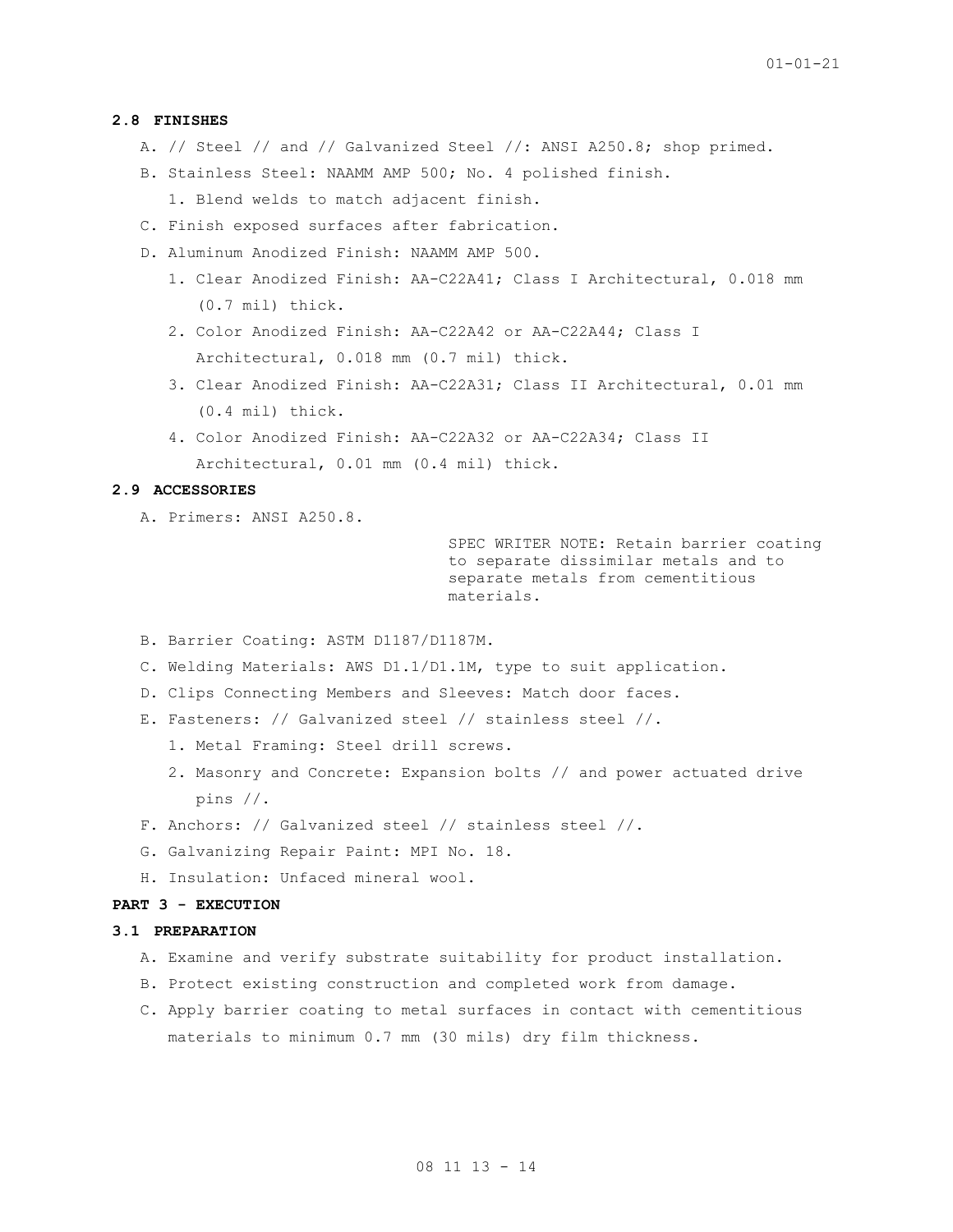### **3.2 INSTALLATION - GENERAL**

- A. Install products according to manufacturer's instructions // and approved submittal drawings //.
	- 1. When manufacturer's instructions deviate from specifications, submit proposed resolution for Contracting Officer's Representative consideration.
	- 2. Install fire doors and frames according to NFPA 80.

SPEC WRITER NOTE: Retain smoke control door installation when doors are installed in smoke partitions.

3. Install smoke control doors and frames according to NFPA 105.

# **3.3 FRAME INSTALLATION**

- A. Apply barrier coating to concealed surfaces of frames built into masonry.
- B. Plumb, align, and brace frames until permanent anchors are set.
	- 1. Use triangular bracing near each corner on both sides of frames with temporary wood spreaders at midpoint.
	- 2. Use wood spreaders at bottom of frame when shipping spreader is removed.
	- 3. Where construction permits concealment, leave shipping spreaders in place after installation, otherwise remove spreaders when frames are set and anchored.
	- 4. Remove wood spreaders and braces when walls are built and jamb anchors are secured.
- C. Floor Anchors:
	- 1. Anchor frame jambs to floor with two expansion bolts. a. Lead Lined Frames: Use 9 mm (3/8 inch) diameter bolts.
		- b. Other Frames: Use 6 mm (1/4 inch) diameter bolts.
	- 2. Power actuated drive pins are acceptable to secure frame anchors to concrete floors.
- D. Jamb Anchors:
	- 1. Masonry Walls:
		- a. Embed anchors in mortar.
		- b. Fill space between frame and masonry with grout or mortar as walls are built.
	- 2. Metal Framed Walls: Secure anchors to sides of studs with two fasteners through anchor tabs.
	- 3. Prepared Masonry and Concrete Openings: